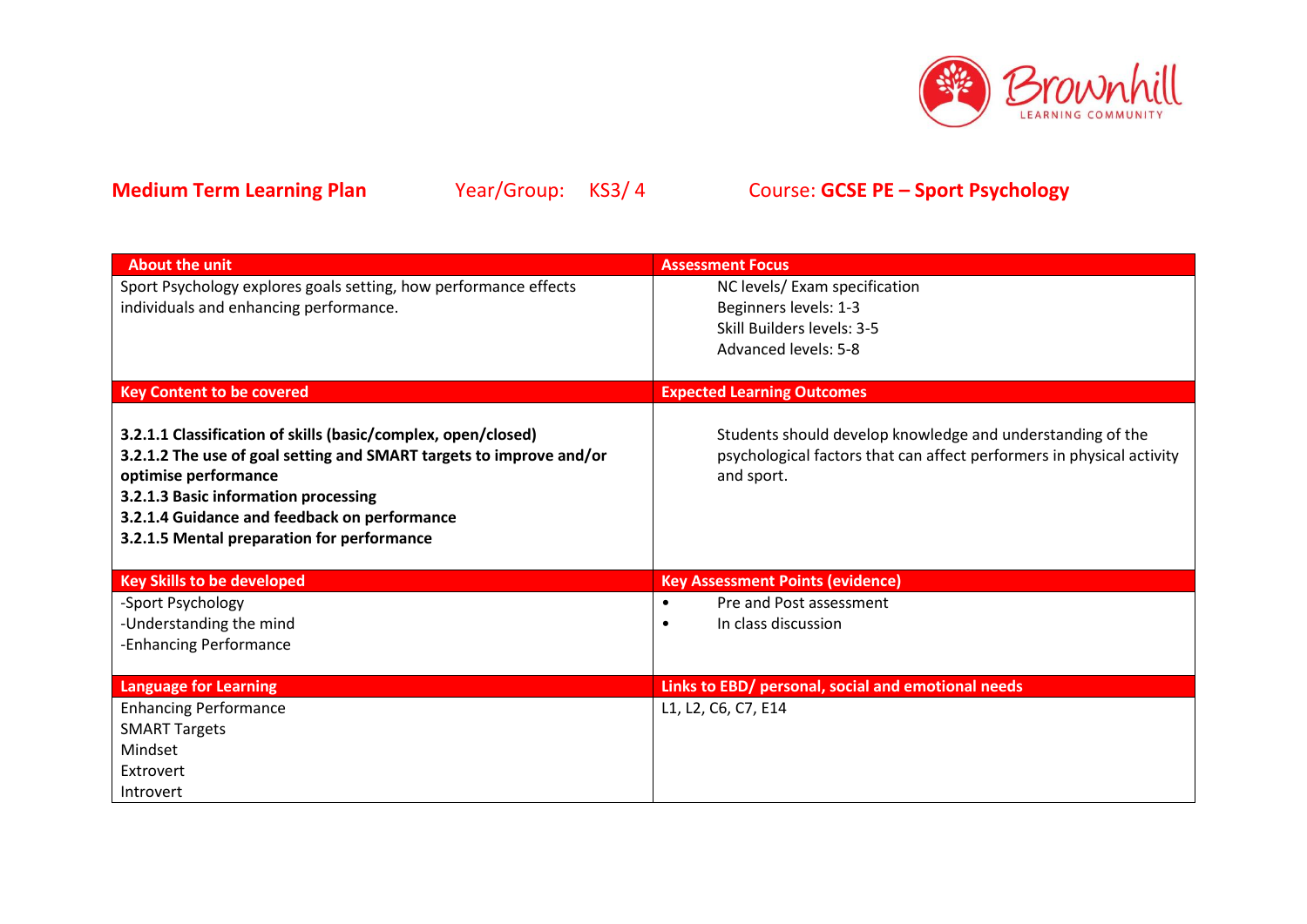

| ,一个人的人都是一个人的人,但是,我们的人都是一个人的人,我们的人都是一个人的人,我们的人都是一个人的人,我们的人都是一个人的人,我们的人都是一个人的人,我们的<br>第一百一十一章 一个人的人,我们的人都是一个人的人,我们的人都是一个人的人,我们的人都是一个人的人,我们的人都是一个人的人,我们的人都是一个人的人,我们的人都是 |  |
|----------------------------------------------------------------------------------------------------------------------------------------------------------------------|--|
|                                                                                                                                                                      |  |

| <b>Session</b> | <b>Learning Objectives</b>                                          | <b>Content to be covered</b>                                                   | <b>Suggested Pedagogy/Teaching</b><br><b>Activities</b>                                                                                                                                | <b>Learning Outcomes</b><br>(Assessment/Level<br>descriptors for this lesson)                            |
|----------------|---------------------------------------------------------------------|--------------------------------------------------------------------------------|----------------------------------------------------------------------------------------------------------------------------------------------------------------------------------------|----------------------------------------------------------------------------------------------------------|
| 1              | 3.2.1.1 Classification of<br>skills (basic/complex,<br>open/closed) | Skill and ability<br>Classifications of skill<br>Definitions of types of goals | Definitions of skill and ability.<br>Basic definition of the following skill<br>classifications:<br>• basic/complex<br>• open/closed<br>• self-paced/externally paced<br>• gross/fine. | Students complete the learning<br>objectives and answer<br>appropriately on the end point<br>assessment. |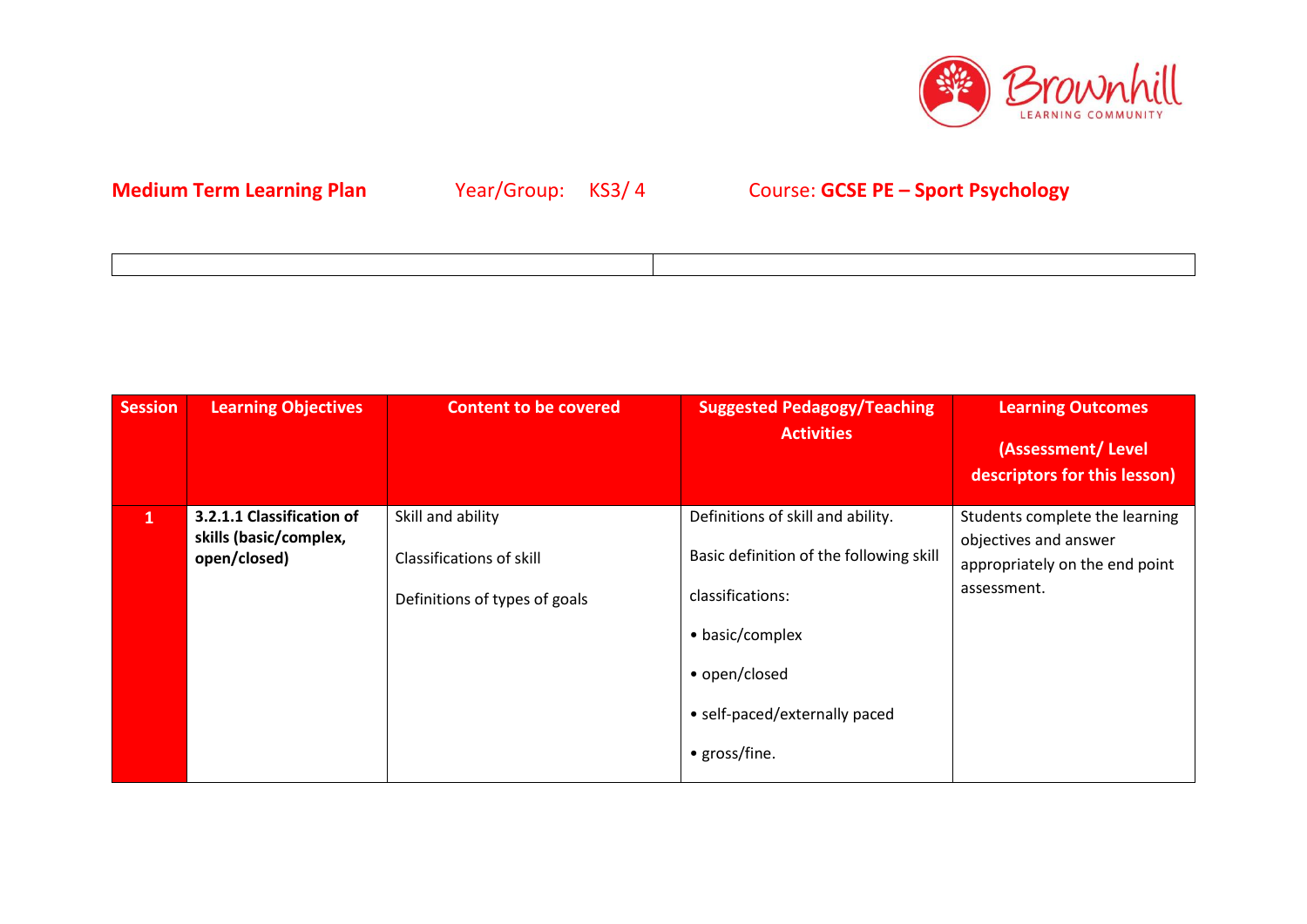

|                |                                                                                                      |                                                                                            | Students should be taught to choose<br>and justify the appropriate<br>classifications in relation to                                        |                                                                                                          |
|----------------|------------------------------------------------------------------------------------------------------|--------------------------------------------------------------------------------------------|---------------------------------------------------------------------------------------------------------------------------------------------|----------------------------------------------------------------------------------------------------------|
|                |                                                                                                      |                                                                                            | sporting examples.<br>Basic definitions of the following<br>types of goals:                                                                 |                                                                                                          |
|                |                                                                                                      |                                                                                            | • performance goals (personal<br>performance/no social comparison)<br>• outcome goals (winning/result).                                     |                                                                                                          |
|                |                                                                                                      |                                                                                            | Appropriate performance and/or<br>outcome targets for sporting<br>examples.                                                                 |                                                                                                          |
|                |                                                                                                      |                                                                                            | 79-85 text book                                                                                                                             |                                                                                                          |
| 2 <sup>1</sup> | 3.2.1.2 The use of goal<br>setting and SMART<br>targets to improve<br>and/or optimise<br>performance | The use and evaluation of setting<br>performance and outcome goals in<br>sporting examples | Performance and outcome goals can<br>be combined. However, it is<br>generally accepted that outcome<br>goals should be avoided as they rely | Students complete the learning<br>objectives and answer<br>appropriately on the end point<br>assessment. |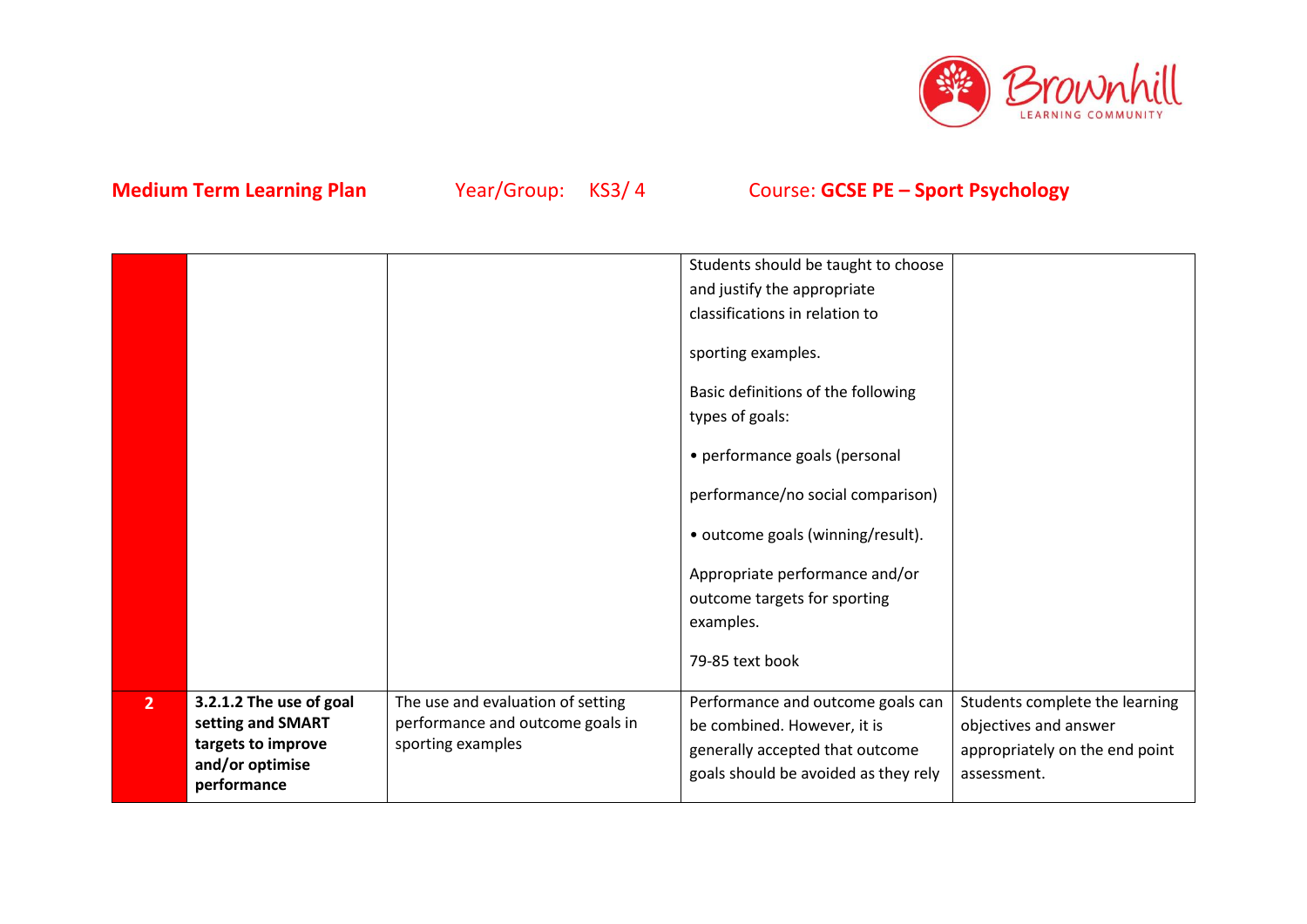

|                |                           | The use of SMART targets to improve | on factors that cannot be          |                                |
|----------------|---------------------------|-------------------------------------|------------------------------------|--------------------------------|
|                |                           | and/or                              | controlled, eg other performers.   |                                |
|                |                           | optimise performance                |                                    |                                |
|                |                           |                                     | Beginners prefer to avoid outcome  |                                |
|                |                           |                                     | goals because failure can          |                                |
|                |                           |                                     | demotivate/winning may be          |                                |
|                |                           |                                     | an unrealistic goal.               |                                |
|                |                           |                                     | SMART targets of goal setting are: |                                |
|                |                           |                                     | • specific                         |                                |
|                |                           |                                     | • measureable                      |                                |
|                |                           |                                     | • accepted                         |                                |
|                |                           |                                     | • realistic                        |                                |
|                |                           |                                     | • time bound                       |                                |
|                |                           |                                     | 85 text book                       |                                |
| $\overline{3}$ | 3.2.1.3 Basic information | Basic information processing model  | The role of each stage (input,     | Students complete the learning |
|                | processing                |                                     | decision making, output and        | objectives and answer          |
|                |                           |                                     | feedback) of the model.            |                                |
|                |                           |                                     |                                    |                                |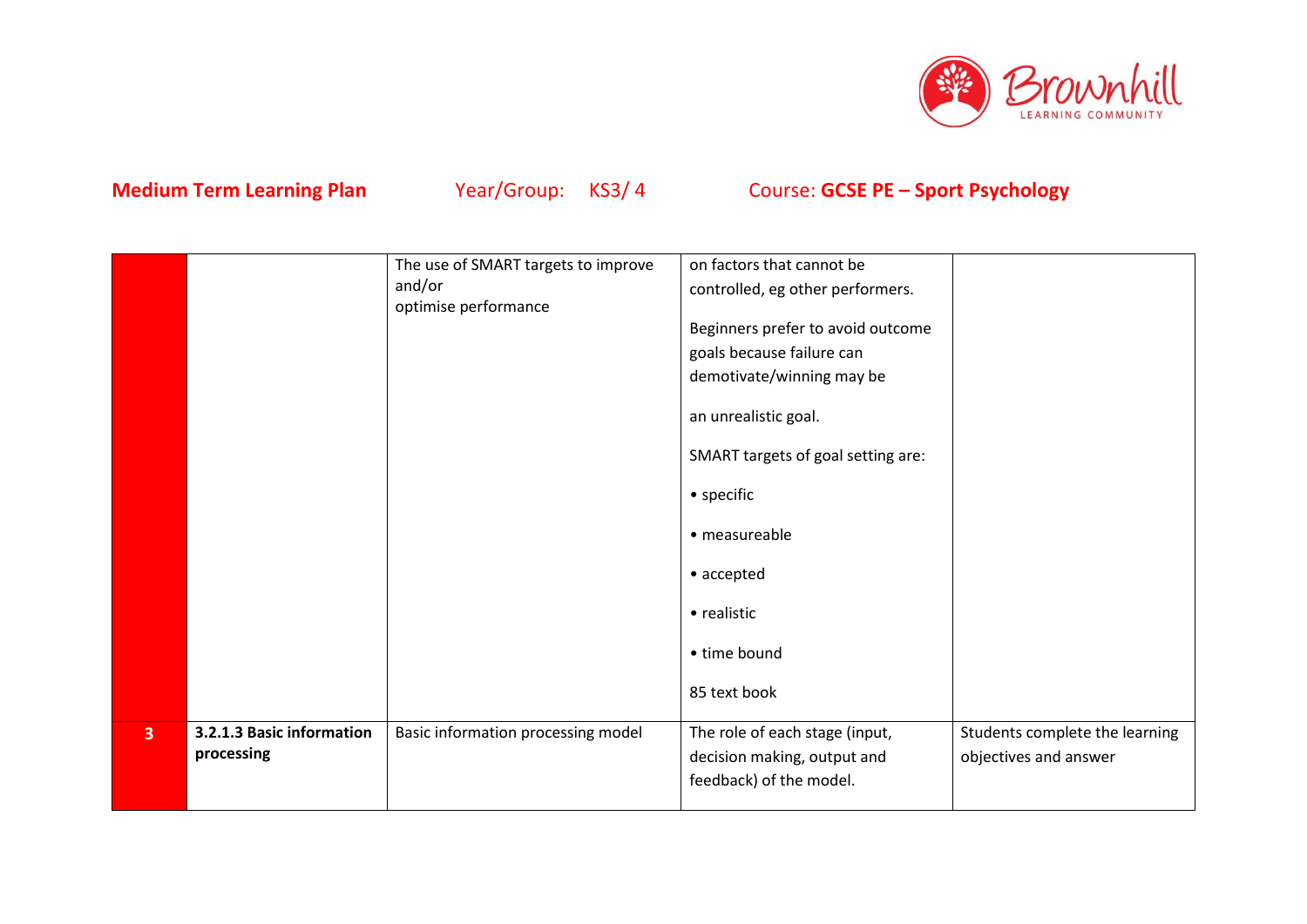

|  | Input - information from the display   | appropriately on the end point |
|--|----------------------------------------|--------------------------------|
|  | (senses), selective attention.         | assessment.                    |
|  |                                        |                                |
|  | Decision making - selection of         |                                |
|  | appropriate response from memory.      |                                |
|  | The role of long term and short term   |                                |
|  | memory.                                |                                |
|  |                                        |                                |
|  | Output - information sent to           |                                |
|  | muscles to carry out the response.     |                                |
|  | Feedback - received via self           |                                |
|  | (intrinsic) and/or others (extrinsic). |                                |
|  | Draw (in a box format) and/or          |                                |
|  | explain the stages of a basic model    |                                |
|  | of information processing. Students    |                                |
|  | should be taught to apply the basic    |                                |
|  | information processing model to        |                                |
|  | skills from sporting examples.         |                                |
|  | 86-88 text book                        |                                |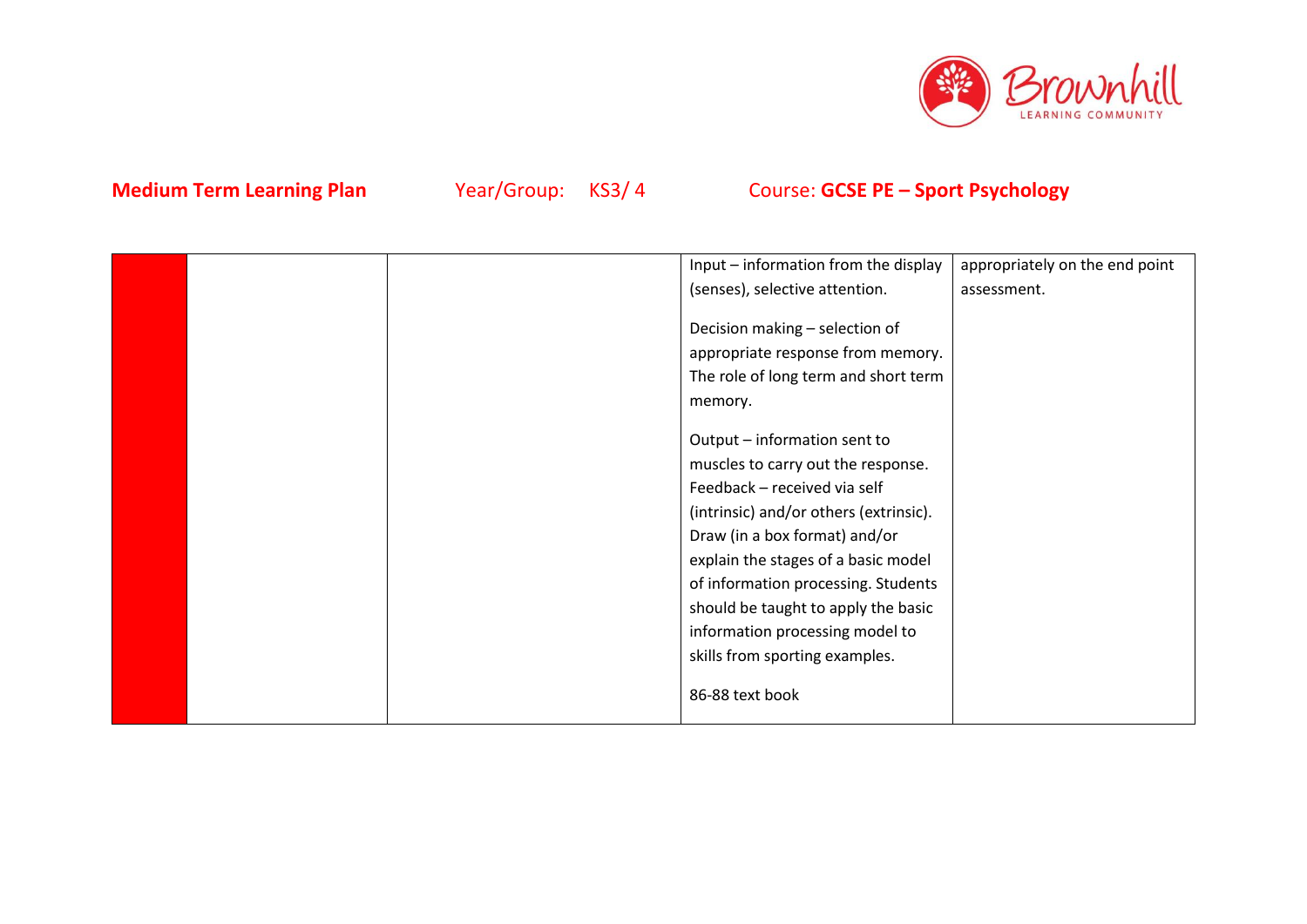

| 4 | 3.2.1.4 Guidance and    | Identify examples of, and evaluate, the | Evaluation of the use of the        | Students complete the learning |
|---|-------------------------|-----------------------------------------|-------------------------------------|--------------------------------|
|   | feedback on performance | effectiveness of the use of types of    | following types of guidance with    | objectives and answer          |
|   |                         | guidance, with reference to beginners   | specific links to:                  | appropriately on the end point |
|   |                         | and elite level performers              |                                     | assessment.                    |
|   |                         |                                         | • visual (seeing)                   |                                |
|   |                         |                                         | • verbal (hearing)                  |                                |
|   |                         |                                         | • manual (assist movement -         |                                |
|   |                         |                                         | physical)                           |                                |
|   |                         |                                         |                                     |                                |
|   |                         |                                         | • mechanical (use of objects/aids). |                                |
|   |                         |                                         | Students need to be taught to be    |                                |
|   |                         |                                         | able to choose and justify which    |                                |
|   |                         |                                         | types of guidance are appropriate   |                                |
|   |                         |                                         | for beginners and/or elite level    |                                |
|   |                         |                                         | performers. This should include     |                                |
|   |                         |                                         | examples of how the guidance can    |                                |
|   |                         |                                         | be given, eg visual via             |                                |
|   |                         |                                         | demonstration.                      |                                |
|   |                         |                                         | 88-90 text book                     |                                |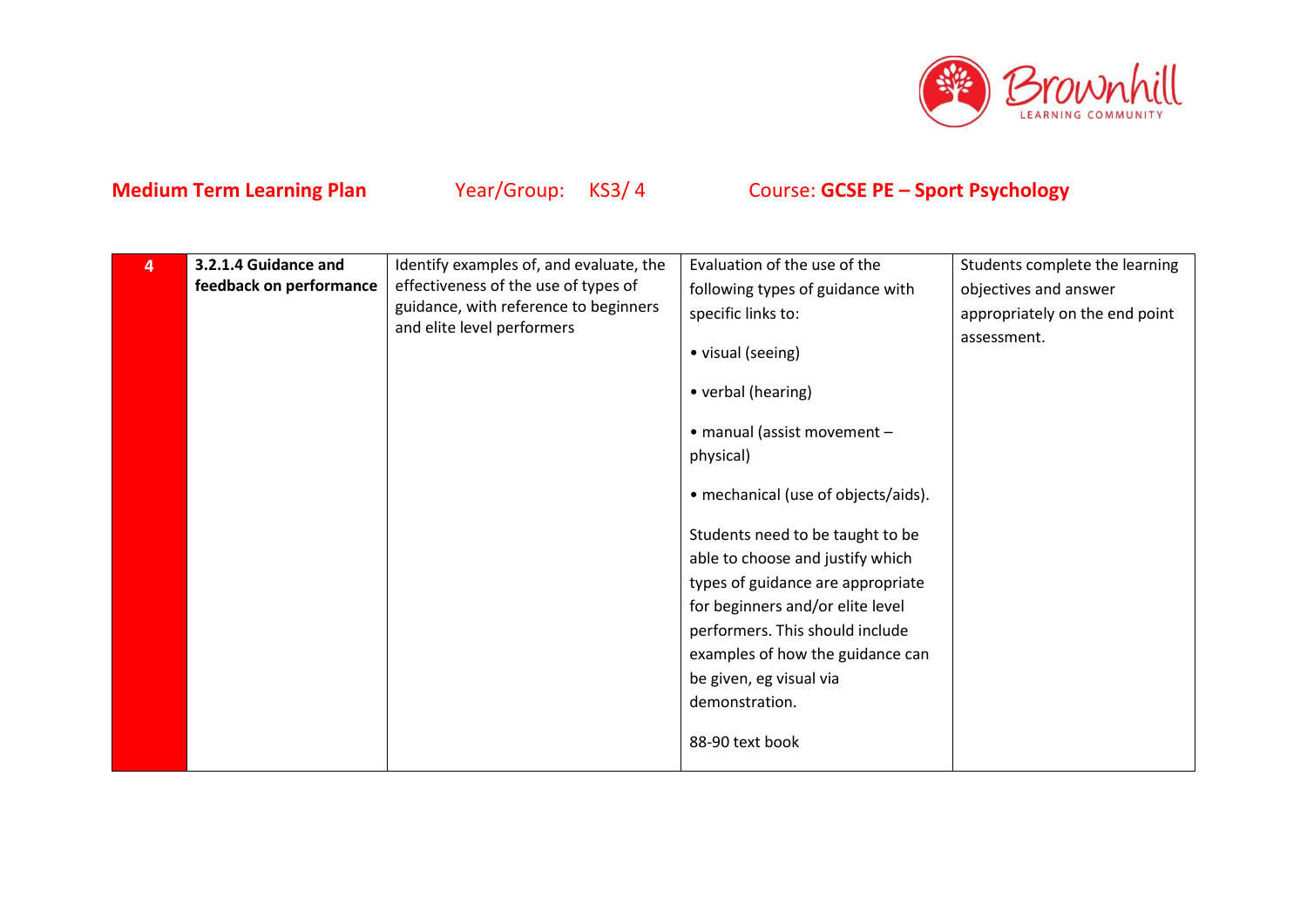

| 5 | 3.2.1.4 Guidance and<br>feedback on performance  | Identify examples of, and evaluate, the<br>effectiveness of the use of types of<br>feedback, with reference to beginners<br>and elite level performers | Evaluation of the use of the<br>following types of feedback with<br>specific links to beginners and to<br>elite level performers:<br>• positive/negative<br>• knowledge of results/knowledge<br>of performance<br>• extrinsic/intrinsic.<br>Students need to be taught what<br>each type of feedback entails and be<br>able to choose and justify which<br>types of feedback are appropriate<br>for a beginners and/or an elite level<br>performers.<br>91-92 text book | Students complete the learning<br>objectives and answer<br>appropriately on the end point<br>assessment. |
|---|--------------------------------------------------|--------------------------------------------------------------------------------------------------------------------------------------------------------|-------------------------------------------------------------------------------------------------------------------------------------------------------------------------------------------------------------------------------------------------------------------------------------------------------------------------------------------------------------------------------------------------------------------------------------------------------------------------|----------------------------------------------------------------------------------------------------------|
| 6 | 3.2.1.5 Mental<br>preparation for<br>performance | Arousal<br>Inverted-U theory                                                                                                                           | Definition of arousal.<br>The shape of the 'inverted-U' placed<br>appropriately in a graph depicting y                                                                                                                                                                                                                                                                                                                                                                  | Students complete the learning<br>objectives and answer                                                  |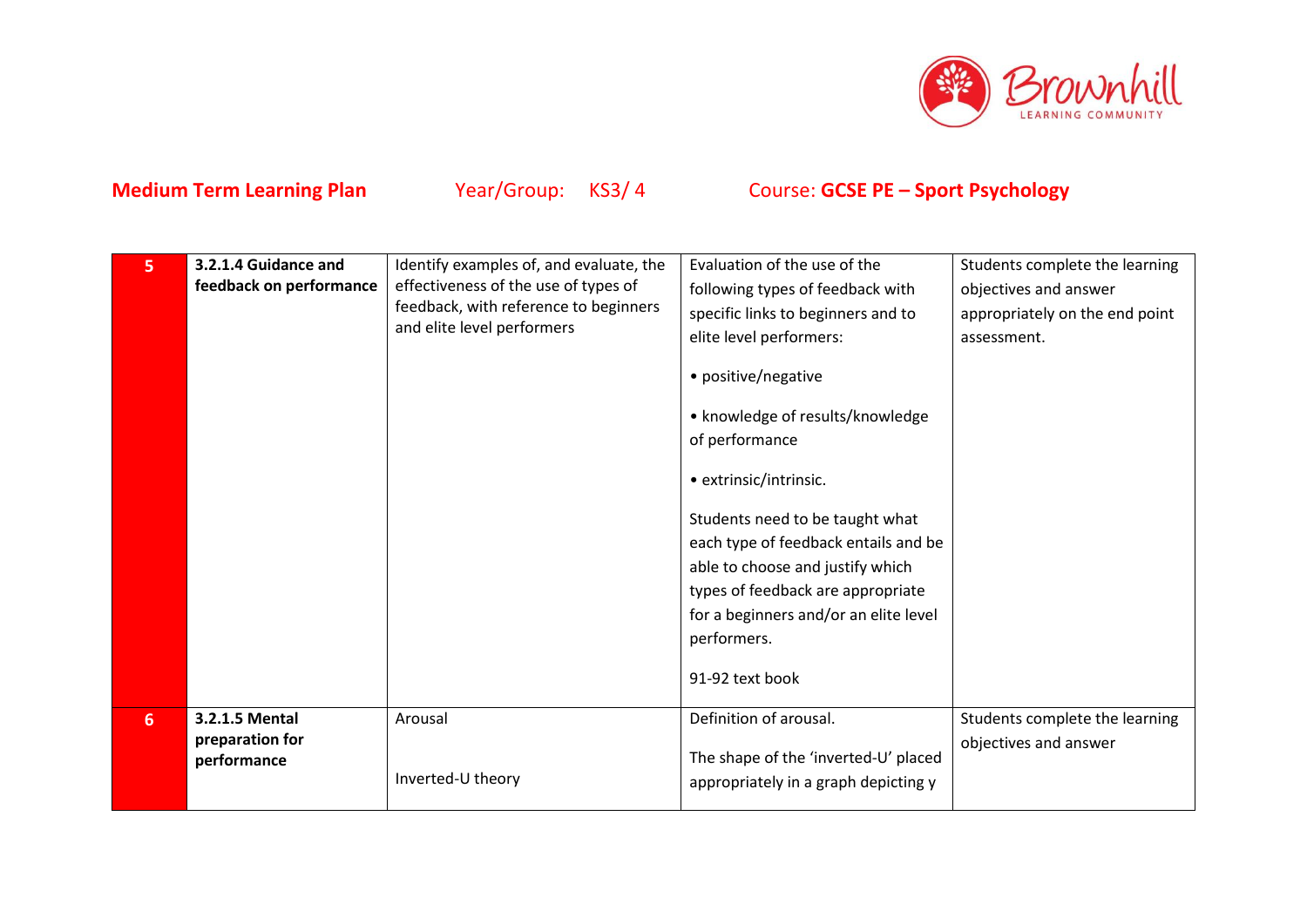

|                |                                                  |                                                                                                                | axis (performance level - low to                                                                                                                                                                                                                                                                                                | appropriately on the end point                                                            |
|----------------|--------------------------------------------------|----------------------------------------------------------------------------------------------------------------|---------------------------------------------------------------------------------------------------------------------------------------------------------------------------------------------------------------------------------------------------------------------------------------------------------------------------------|-------------------------------------------------------------------------------------------|
|                |                                                  |                                                                                                                | high) and x axis (arousal level - low                                                                                                                                                                                                                                                                                           | assessment.                                                                               |
|                |                                                  |                                                                                                                | to high).                                                                                                                                                                                                                                                                                                                       |                                                                                           |
|                |                                                  |                                                                                                                | Students should be taught to draw<br>an inverted U graph with both x and<br>y axis appropriately labelled.<br>Describe the inverted-U graph.<br>The relationship between arousal<br>level and performance level, eg<br>when under aroused, performance<br>level is low/under or over arousal<br>causing low performance levels. |                                                                                           |
|                |                                                  |                                                                                                                | 94 text book                                                                                                                                                                                                                                                                                                                    |                                                                                           |
| $\overline{7}$ | 3.2.1.5 Mental<br>preparation for<br>performance | How optimal arousal levels vary<br>according to the skill being performed<br>in a physical activity or sport   | Link appropriate arousal level<br>(high/low) to gross/fine skills in<br>sporting actions.                                                                                                                                                                                                                                       | Students complete the learning<br>objectives and answer<br>appropriately on the end point |
|                |                                                  | How arousal can be controlled using<br>stress management techniques before<br>or during a sporting performance | Link skills (not sports) to an<br>appropriate arousal level, eg a                                                                                                                                                                                                                                                               | assessment.                                                                               |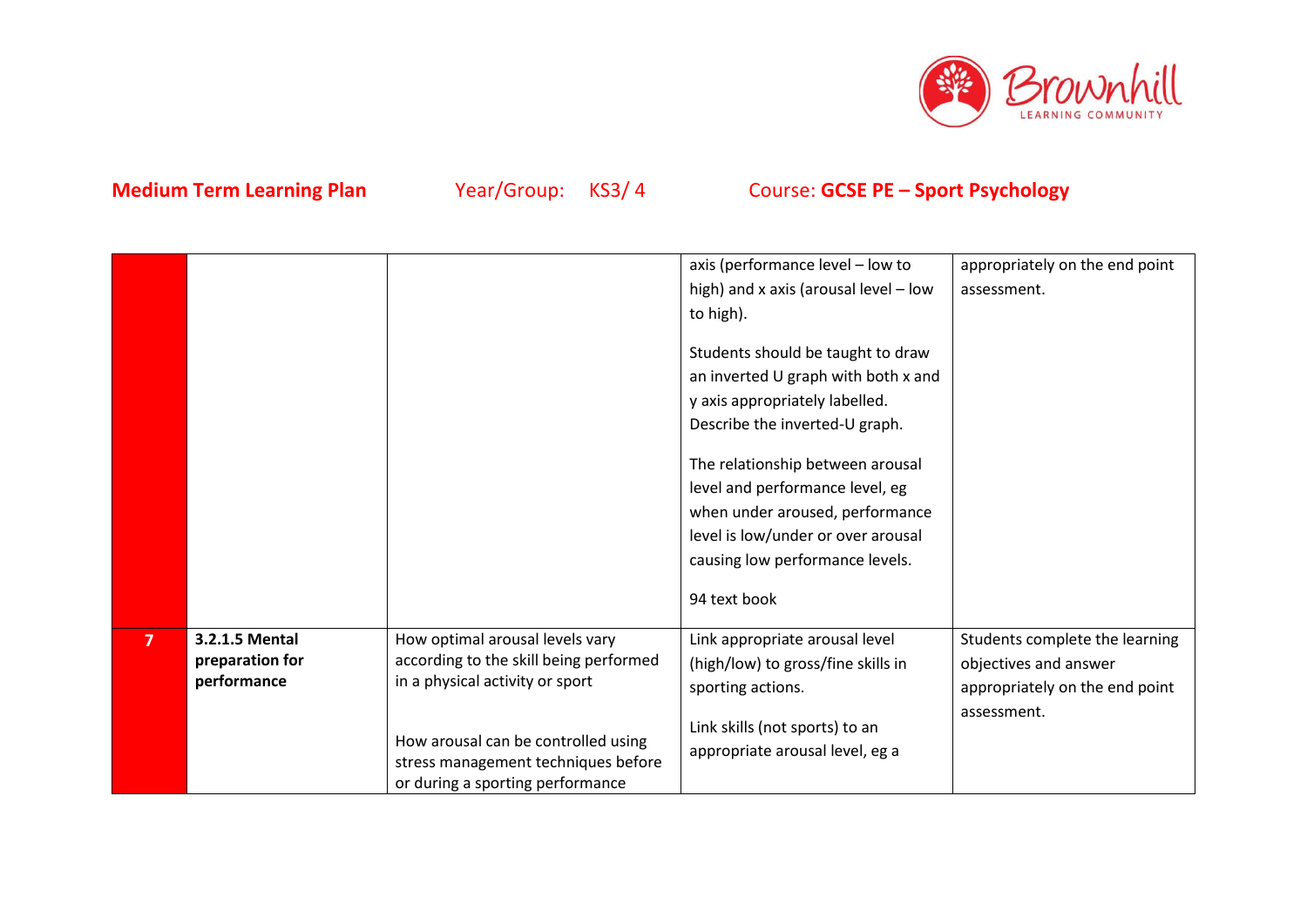

|                |                                                  |                                                                                                                          | tackle in rugby will need a high<br>arousal level.<br>Knowledge of the following stress<br>management techniques:<br>• deep breathing<br>• mental<br>rehearsal/visualisation/imagery<br>• positive self talk.<br>Students should be taught to<br>explain how these techniques are<br>carried out, using sporting<br>examples.<br>95-96 text book |                                                                                                          |
|----------------|--------------------------------------------------|--------------------------------------------------------------------------------------------------------------------------|--------------------------------------------------------------------------------------------------------------------------------------------------------------------------------------------------------------------------------------------------------------------------------------------------------------------------------------------------|----------------------------------------------------------------------------------------------------------|
| 8 <sup>2</sup> | 3.2.1.5 Mental<br>preparation for<br>performance | Understand the difference between<br>direct and indirect aggression with<br>application to specific sporting<br>examples | Definition of direct and indirect<br>aggression.<br>Students should be taught to know<br>the meaning of the terms direct and<br>indirect aggression, and be able to                                                                                                                                                                              | Students complete the learning<br>objectives and answer<br>appropriately on the end point<br>assessment. |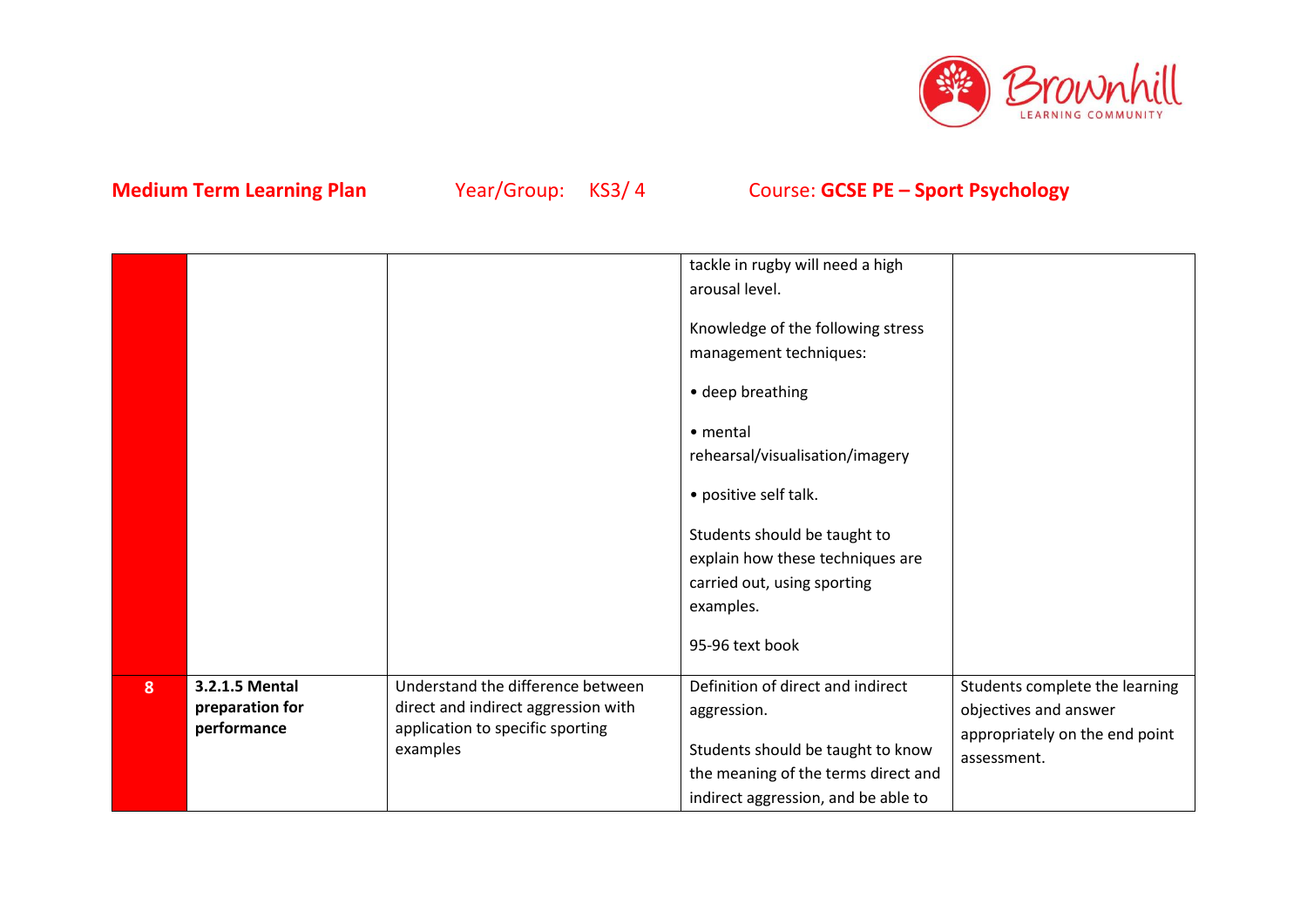

|  | Understand the characteristics of       | suggest examples of direct/indirect    |  |
|--|-----------------------------------------|----------------------------------------|--|
|  | introvert and extrovert personality     | aggression in sport.                   |  |
|  | types, including examples of sports     |                                        |  |
|  | which suit these particular personality | Characteristics of an introvert:       |  |
|  | types                                   | • shy/quiet                            |  |
|  |                                         |                                        |  |
|  |                                         | • thoughtful                           |  |
|  |                                         | • enjoy being on their own. Tend to    |  |
|  |                                         | play individual sports when:           |  |
|  |                                         |                                        |  |
|  |                                         | • concentration/precision (fine skill) |  |
|  |                                         | is required                            |  |
|  |                                         |                                        |  |
|  |                                         | • low arousal is required.             |  |
|  |                                         | Characteristics of an extrovert:       |  |
|  |                                         | • enjoy interaction with               |  |
|  |                                         | others/sociable/ aroused by others     |  |
|  |                                         |                                        |  |
|  |                                         | • enthusiastic/talkative               |  |
|  |                                         |                                        |  |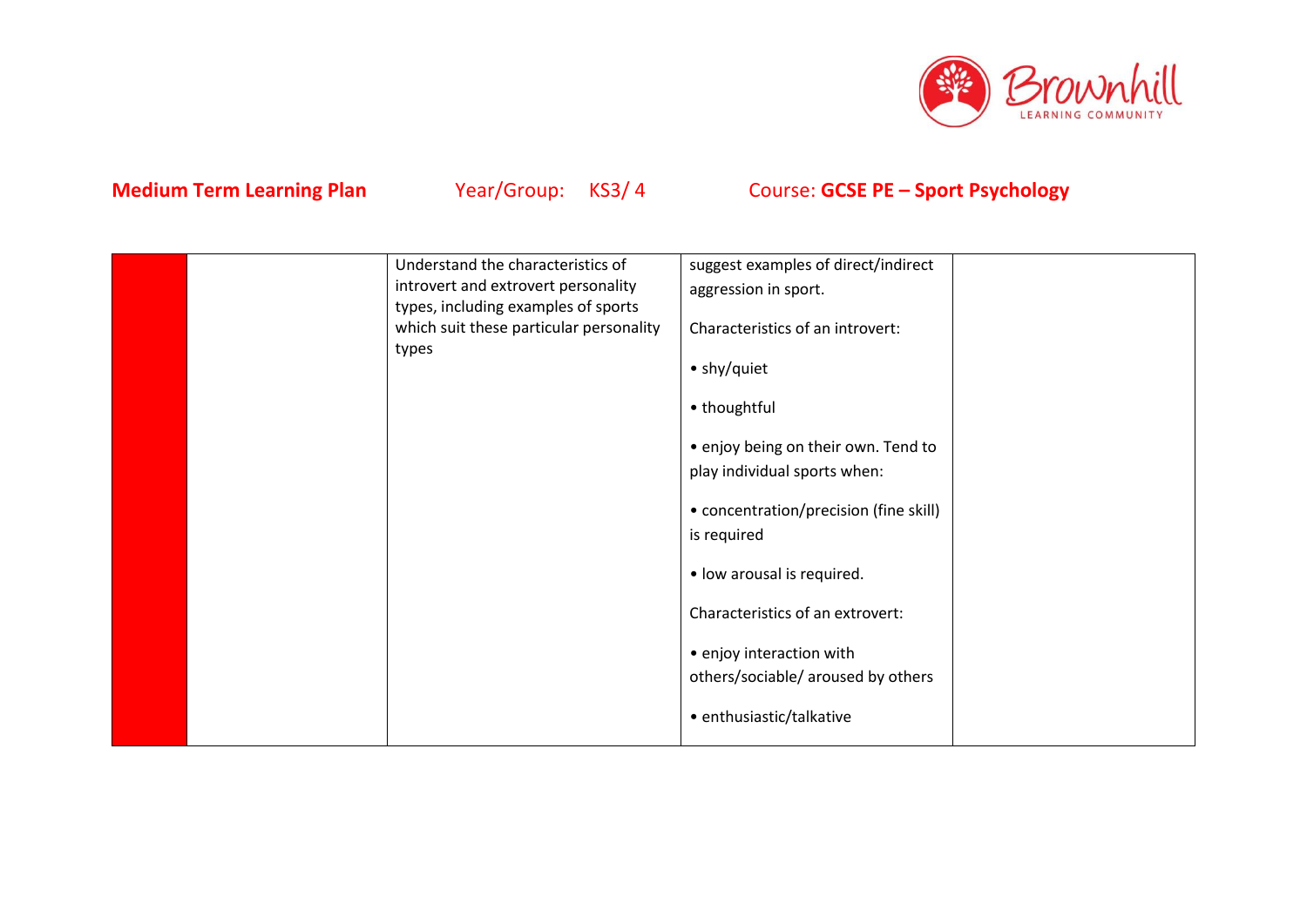

|   |                                                  |                                                                                                                                                                    | • prone to boredom when<br>isolated/by themselves. Tend to<br>play team sports when:<br>• there is a fast pace<br>• concentration may need to be low<br>· gross skills are used.<br>97-99 text book                                         |                                                                                                          |
|---|--------------------------------------------------|--------------------------------------------------------------------------------------------------------------------------------------------------------------------|---------------------------------------------------------------------------------------------------------------------------------------------------------------------------------------------------------------------------------------------|----------------------------------------------------------------------------------------------------------|
| 9 | 3.2.1.5 Mental<br>preparation for<br>performance | Definition of intrinsic and extrinsic<br>motivation, as used in sporting<br>examples<br>Evaluation of the merits of intrinsic and<br>extrinsic motivation in sport | Intrinsic is from within - for<br>pride/self-satisfaction/personal<br>achievement.<br>Extrinsic is:<br>• from another source/person<br>• tangible - certificates/trophies,<br>medals<br>$\bullet$ intangible -<br>praise/feedback/applause. | Students complete the learning<br>objectives and answer<br>appropriately on the end point<br>assessment. |